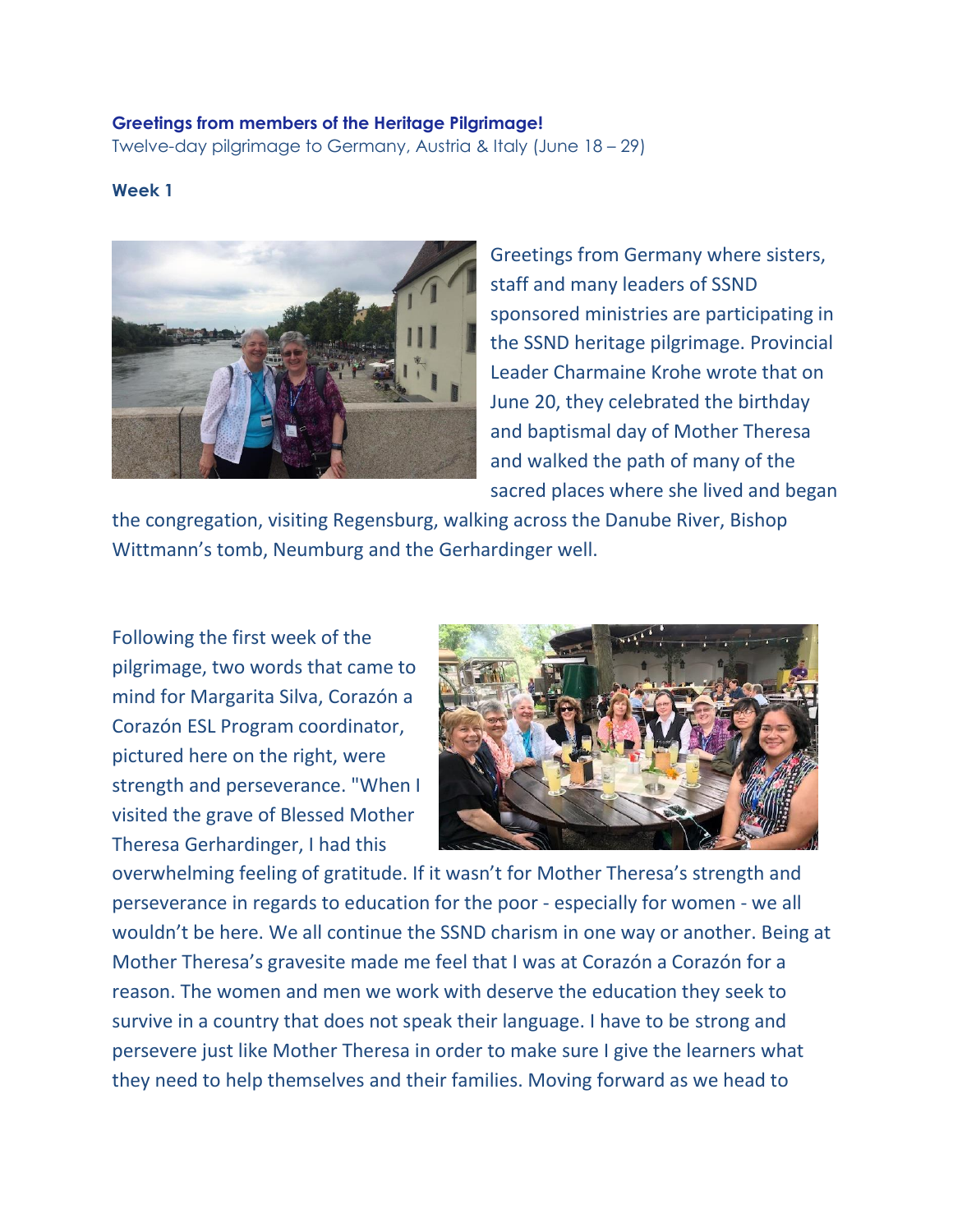Rome I look forward to learning even more and depending my feeling of gratitude, strength and perseverance."



Mayra Pimentel, Corazón a Corazón Volunteer and Intern coordinator, began the Province Ministry Formation program in the summer of 2015 and says that the program has been a significant part of her life. "It has provided clarity both professionally and personally." She added, "The Heritage Pilgrimage has been a gift and an unforgettable experience that I know I will take with me forever. I've experienced a deeper sense of belonging as I continue learning about the deep roots of the School Sisters of Norte Dame. I feel as though I better understand the impact of each ministry and how they have been lovingly led

and cared for by SSND. To be invited to continue Mother Theresa's legacy and become partners with the sisters is an honor. As we visited her hometown, where

she took her first breath, and her tomb - it all has made me feel closer to her spirit. Visiting the motherhouses in Regensburg, Neunburg, and Vienna has been emotional. We've been received with open arms, warmth and many blessings time and time again. We've witnessed the fruit of the sisters' ongoing labor and I am



happy and proud to continue serving my ministry because I know I am a part of a bigger vision with such a rich history. I am hopeful for the future and look forward to sharing Mother Theresa's love and vision at Corazón a Corazón."